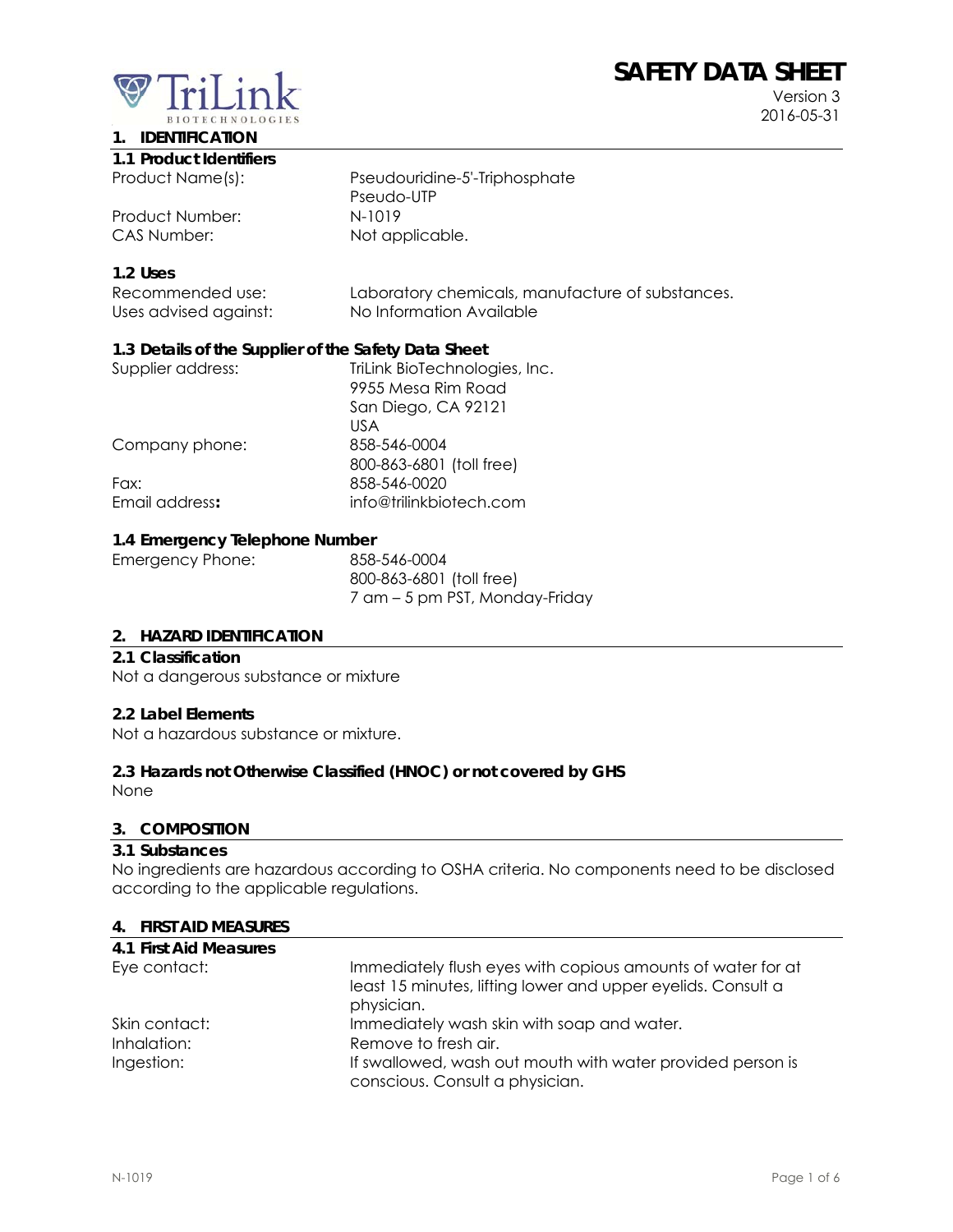# **4.2 Most Important Symptoms and Effects, both Acute and Delayed**

No information available.

## **4.3 Indication of any Immediate Medical Attention and Special Treatment Needed**

No information available.

## **5. FIRE-FIGHTING MEASURE**

| 5.1 Extinguishing Media |                                                                 |
|-------------------------|-----------------------------------------------------------------|
| Suitable Media:         | Use water spray, alcohol-resistant foam, dry chemical or carbon |
|                         | dioxide.                                                        |

## **5.2 Special Hazards Arising from Product**

No information available.

## **5.3 Advice for Firefighters**

As in any fire, wear self-contained breathing apparatus pressure-demand, MSHA/NIOSH (approved or equivalent) and full protective gear.

## **6. ACCIDENTAL RELEASE MEASURES**

**6.1 Personal Precautions, Protective Equipment and Emergency Procedures**  Ensure adequate ventilation. Avoid breathing vapors, mists or gas. See Section 8 for personal protection.

## **6.2 Environmental Precautions**

See Section 12 for additional ecological information.

## **6.3 Methods and Materials for Containment and Clean Up**

Prevent further leakage or spillage if safe to do so. Soak up with inert absorbent material. Pick up and transfer to properly labeled containers. This material and its container must be disposed of as hazardous waste.

## **7. HANDLING & STORAGE**

## **7.1 Precautions for Safe Handling**

Ensure adequate ventilation. Avoid breathing vapors, mists or gas. See Section 8 for personal protection.

#### **7.2 Conditions for Safe Storage**

Keep/store only in original container. Storage Temperature: -20°C or below.

#### **7.3 Incompatibilities**

None known based on information supplied.

#### **8. EXPOSURE CONTROLS/PERSONAL PROTECTION**

#### **8.1 Control Parameters**

This product, as supplied, does not contain any hazardous materials with occupational exposure limits established by the region specific regulatory bodies.

#### **8.2 Appropriate Engineering Controls**

General industrial hygiene practices.

#### **8.3 Individual Protection Measures**

Eye/Face Protection: Wear safety glasses with side shields (or goggles).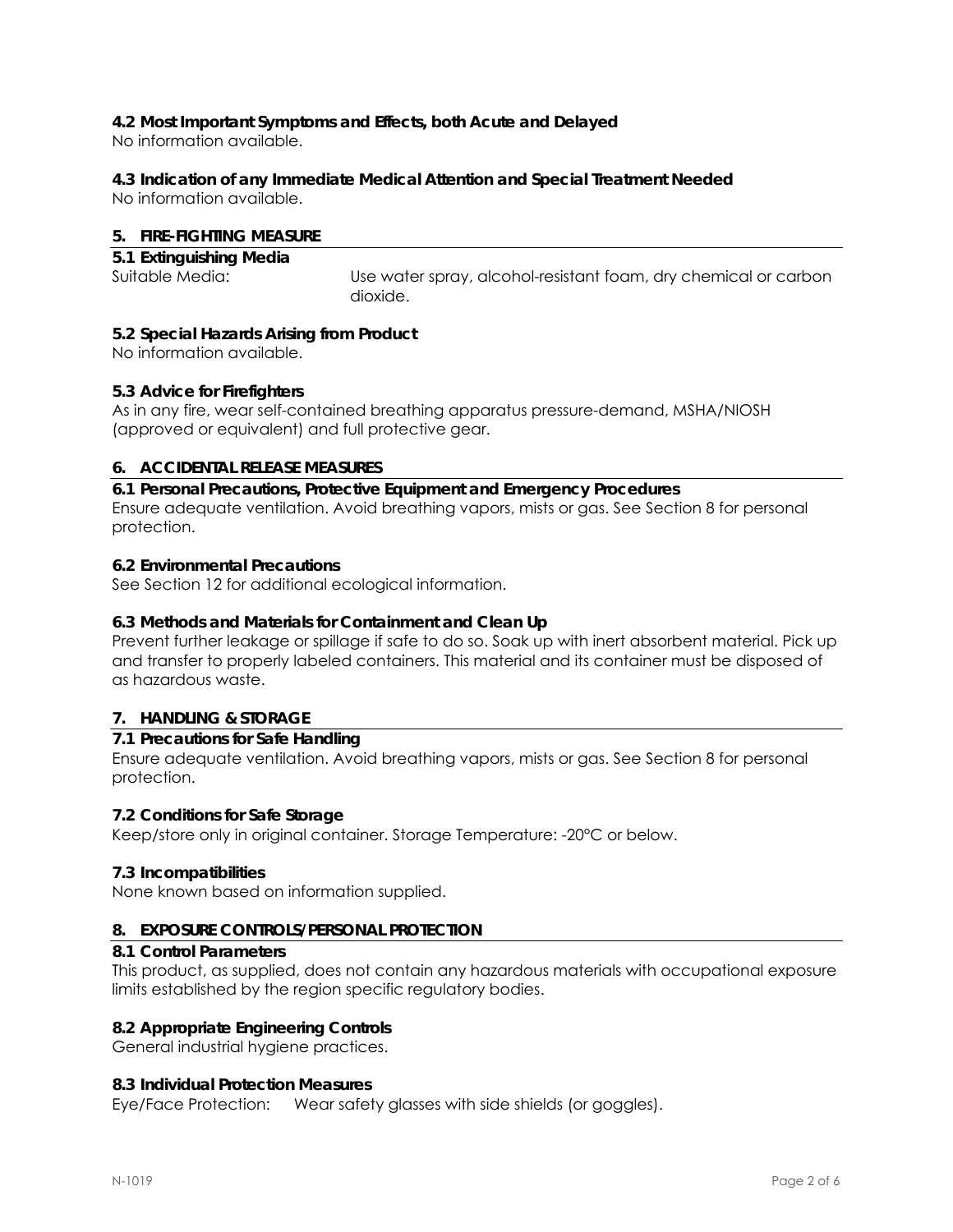|          | Skin/Body Protection: Wear suitable protective clothing and gloves. |
|----------|---------------------------------------------------------------------|
|          | Respiratory Protection: Use in well ventilated areas.               |
| General: | Handle in accordance with good industrial hygiene and safety        |
|          | practice.                                                           |

#### **9. PHYSICAL AND CHEMICAL PROPERTIES**

| 9.1 Information on Basic Physical and Chemical Properties |                                                       |  |
|-----------------------------------------------------------|-------------------------------------------------------|--|
| Physical state:                                           | Liquid                                                |  |
| Appearance:                                               | Colorless                                             |  |
| Odor:                                                     | Mild                                                  |  |
| pH:                                                       | Refer to trilinkbiotech.com for specific information. |  |
| Melting Point/Freezing Point:                             | No information available                              |  |
| <b>Boiling Point/Boiling Range:</b>                       | No information available                              |  |
| Flash Point:                                              | No information available                              |  |
| <b>Evaporation Rate:</b>                                  | No information available                              |  |
| Flammability (solid, gas):                                | No information available                              |  |
| Upper/Lower Flammability                                  | No information available                              |  |
| Limits:                                                   |                                                       |  |
| Vapor Pressure:                                           | No information available                              |  |
| <b>Vapor Density:</b>                                     | No information available                              |  |
| <b>Relative Density:</b>                                  | No information available                              |  |
| Specific Density:                                         | No information available                              |  |
| Water Solubility:                                         | No information available                              |  |
| <b>Partition Coefficient:</b>                             | No information available                              |  |
| Autoignition Temperature:                                 | No information available                              |  |
| Decomposition Temperature:                                | No information available                              |  |
| Viscosity:                                                | No information available                              |  |
| <b>Oxidizing Properties:</b>                              | No information available                              |  |
|                                                           |                                                       |  |

#### **10. STABILITY AND REACTIVITY**

## **10.1 Reactivity**

No information available.

## **10.2 Chemical stability**

Stable under normal conditions.

#### **10.3 Possibility of hazardous reactions**

Can react briskly with oxidizers, danger of explosion.

#### **10.4 Conditions to avoid**

Incompatible materials. Ignition sources. Heat.

#### **10.5 Incompatible materials**

Strong oxidizing agents.

#### **10.6 Hazardous decomposition products**

Thermal decomposition can lead to release of irritating and toxic gases and vapors. Carbon monoxide. Carbon dioxide (CO2).

#### **11. TOXICOLOGICAL INFORMATION**

#### **11.1 Information on likely routes of exposure**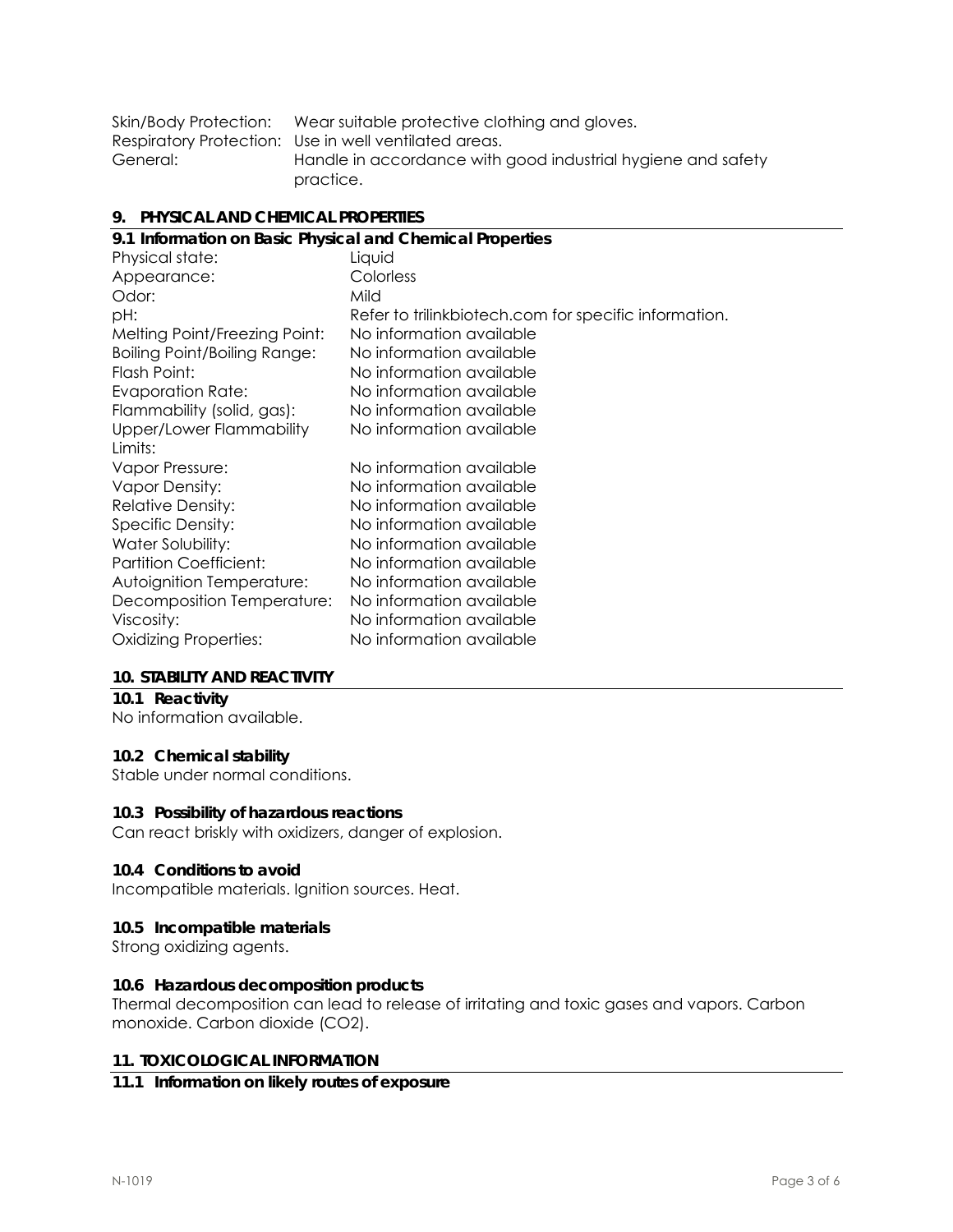| <b>Inhalation</b> | Avoid breathing vapors or mists. May cause irritation of<br>respiratory tract.                                                                                                                                                 |
|-------------------|--------------------------------------------------------------------------------------------------------------------------------------------------------------------------------------------------------------------------------|
| Eye contact       | Redness. May cause slight irritation.                                                                                                                                                                                          |
| Skin contact      | Prolonged contact may cause redness and irritation. Repeated<br>exposure may cause skin dryness or cracking.                                                                                                                   |
| Ingestion         | May cause drowsiness or dizziness. Ingestion causes burns of the<br>upper digestive and respiratory tracts. Symptoms include burning<br>sensation, coughing, wheezing, shortness of breath, headache,<br>nausea, and vomiting. |

#### **11.2 Information on toxicological effects**

Symptoms No information available.

#### **11.3 Delayed and immediate effects as well as chronic effects from short and long-term exposure**

| Mild<br>Skin or Respiratory Sensitization: No information available<br>No information available<br>No information available<br>No information available<br>No information available<br>No information available<br>No information available<br>No information available<br>Kidneys, eyes, skin, respiratory system<br>No information available<br>No information available<br>No information available<br>No information available | Skin corrosion/Irritation: | Mild                     |
|------------------------------------------------------------------------------------------------------------------------------------------------------------------------------------------------------------------------------------------------------------------------------------------------------------------------------------------------------------------------------------------------------------------------------------|----------------------------|--------------------------|
|                                                                                                                                                                                                                                                                                                                                                                                                                                    | Serious Eye Damage/Eye     |                          |
|                                                                                                                                                                                                                                                                                                                                                                                                                                    | Irritation:                |                          |
|                                                                                                                                                                                                                                                                                                                                                                                                                                    |                            |                          |
|                                                                                                                                                                                                                                                                                                                                                                                                                                    | Germ Cell Mutagenicity:    |                          |
|                                                                                                                                                                                                                                                                                                                                                                                                                                    | Carcinogenicity:           |                          |
|                                                                                                                                                                                                                                                                                                                                                                                                                                    | Reproductive Toxicity:     |                          |
|                                                                                                                                                                                                                                                                                                                                                                                                                                    | Developmental Toxicity:    |                          |
|                                                                                                                                                                                                                                                                                                                                                                                                                                    | Teratogenicity:            |                          |
|                                                                                                                                                                                                                                                                                                                                                                                                                                    | STOT – Single Exposure:    |                          |
|                                                                                                                                                                                                                                                                                                                                                                                                                                    | STOT - Repeated Exposure:  |                          |
|                                                                                                                                                                                                                                                                                                                                                                                                                                    | Target Organs:             |                          |
|                                                                                                                                                                                                                                                                                                                                                                                                                                    | Chronic Toxicity:          |                          |
|                                                                                                                                                                                                                                                                                                                                                                                                                                    | Subchronic Toxicity:       |                          |
|                                                                                                                                                                                                                                                                                                                                                                                                                                    | Neurological Effects:      |                          |
|                                                                                                                                                                                                                                                                                                                                                                                                                                    | <b>Aspiration Hazard:</b>  |                          |
|                                                                                                                                                                                                                                                                                                                                                                                                                                    | Other Adverse Effects:     | No information available |

#### **12. ECOLOGICAL INFORMATION**

#### **12.1 Marine pollutant**

No information available

#### **12.2 Ecotoxicity**

No information available

#### **12.3 Persistence and degradability**

No information available

#### **12.4 Bioaccumulation**

No information available

#### **12.5 Mobility**

No information available

#### **12.6 Other adverse effects**

Ozone Depletion Potential: No information available

Ozone: No information available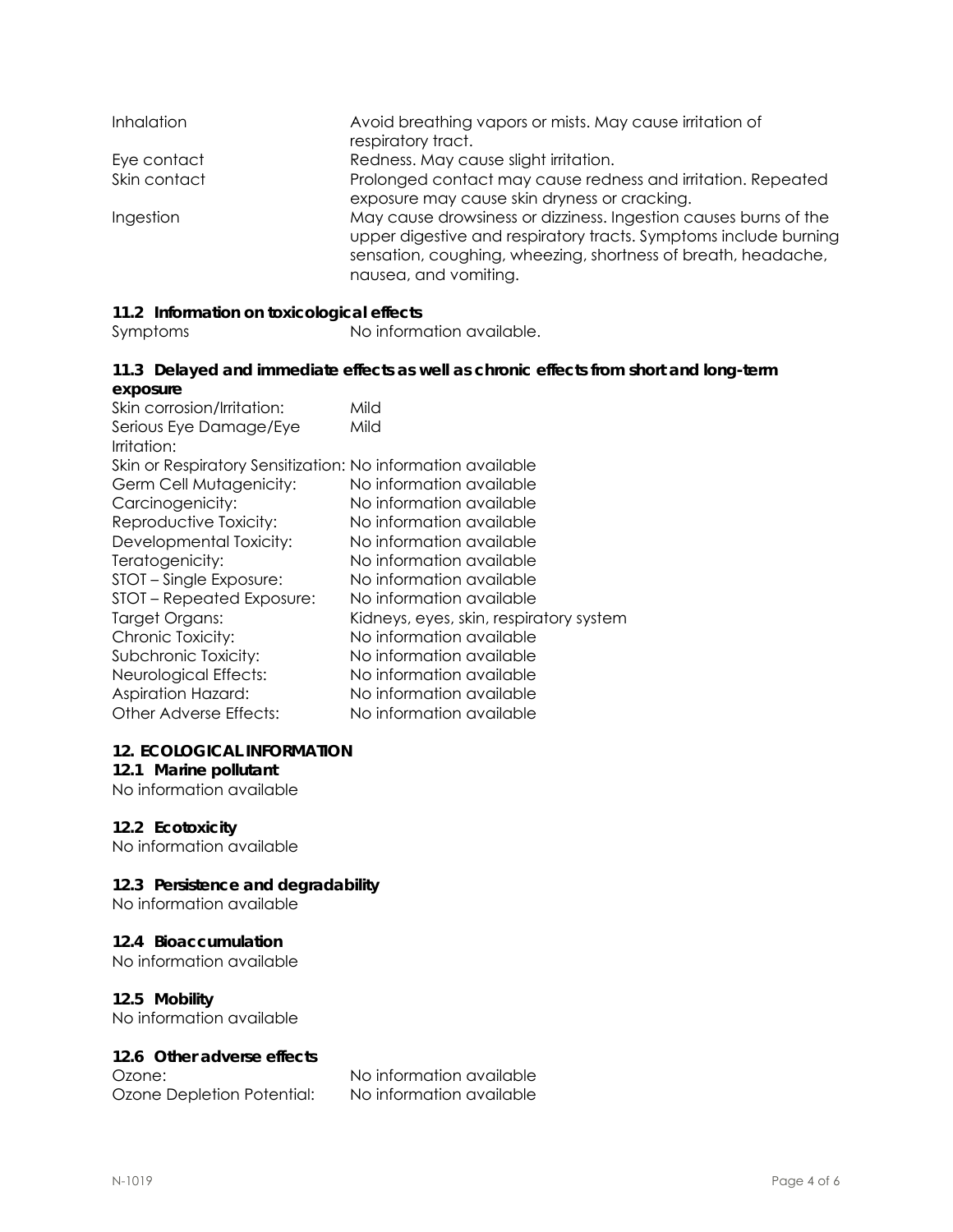## **13. DISPOSAL CONSIDERATIONS**

| 13.                                  | DISPOSAL CONSIDERATIONS                                                                                                                                                                                                                                                                                                                                                                                                   |  |  |
|--------------------------------------|---------------------------------------------------------------------------------------------------------------------------------------------------------------------------------------------------------------------------------------------------------------------------------------------------------------------------------------------------------------------------------------------------------------------------|--|--|
| 13.1 Waste treatment methods         |                                                                                                                                                                                                                                                                                                                                                                                                                           |  |  |
| Relevant Information:                | Keep out of drains, sewers, ditches and waterways.                                                                                                                                                                                                                                                                                                                                                                        |  |  |
| Disposal Method:                     | Use a licensed professional waste disposal service to dispose of<br>this product. Product may be dissolved in a combustible solvent<br>or absorbed onto a combustible material and burned by a<br>chemical incinerator.                                                                                                                                                                                                   |  |  |
| Contaminated Packaging:              | Dispose of as unused product.                                                                                                                                                                                                                                                                                                                                                                                             |  |  |
| <b>TRANSPORT INFORMATION</b><br>14.  |                                                                                                                                                                                                                                                                                                                                                                                                                           |  |  |
| Dot:                                 | Not dangerous goods.                                                                                                                                                                                                                                                                                                                                                                                                      |  |  |
| 15.<br><b>REGULATORY INFORMATION</b> |                                                                                                                                                                                                                                                                                                                                                                                                                           |  |  |
| 15.1 US Federal Regulations          |                                                                                                                                                                                                                                                                                                                                                                                                                           |  |  |
| Clean Water Act (CWA):               | This product does not contain any substances regulated as<br>pollutants pursuant to the Clean Water Act (40 CFR 122.21 and<br>40 CFR 122.42).                                                                                                                                                                                                                                                                             |  |  |
| CERCLA:                              | This material, as supplied, does not contain any substances<br>regulated as hazardous substances under the Comprehensive<br>Environmental Response Compensation and Liability Act<br>(CERCLA) (40 CFR 302) or the Superfund Amendments and<br>Reauthorization Act (SARA) (40 CFR 355). There may be specific<br>reporting requirements at the local, regional, or state level<br>pertaining to releases of this material. |  |  |
| 15.2 US State Regulations            |                                                                                                                                                                                                                                                                                                                                                                                                                           |  |  |
| California Proposition 65:           | This product does not contain any Proposition 65 chemicals.                                                                                                                                                                                                                                                                                                                                                               |  |  |
| 16.<br><b>OTHER INFORMATION</b>      |                                                                                                                                                                                                                                                                                                                                                                                                                           |  |  |
| 16.1 HMIS Rating                     |                                                                                                                                                                                                                                                                                                                                                                                                                           |  |  |
| المعتمده الطلائم ملل                 | $\cap$                                                                                                                                                                                                                                                                                                                                                                                                                    |  |  |

| Health Hazard:         |        |
|------------------------|--------|
| Flammability:          | O      |
| Physical Hazard:       | $\cap$ |
| Chronic Health Hazard: | O      |
|                        |        |

#### **16.2 NFPA Rating**

| Health Hazard:     |        |
|--------------------|--------|
| Fire Hazard:       | $\cap$ |
| Reactivity Hazard: |        |

#### **16.3 Preparation Information**

| Prepared By: | TriLink BioTechnologies, Inc.<br>858-546-0004 |
|--------------|-----------------------------------------------|
| Issue Date:  | 2016-05-31                                    |
| Version:     | ્ર                                            |

#### **16.4 Further Information**

Copyright 2016 TriLink BioTechnologies, inc. License granted to make unlimited paper copies for internal use only. The above information is believed to be accurate, but not necessarily all inclusive, and thus should only be used as a guide in the handling and use of this material. The